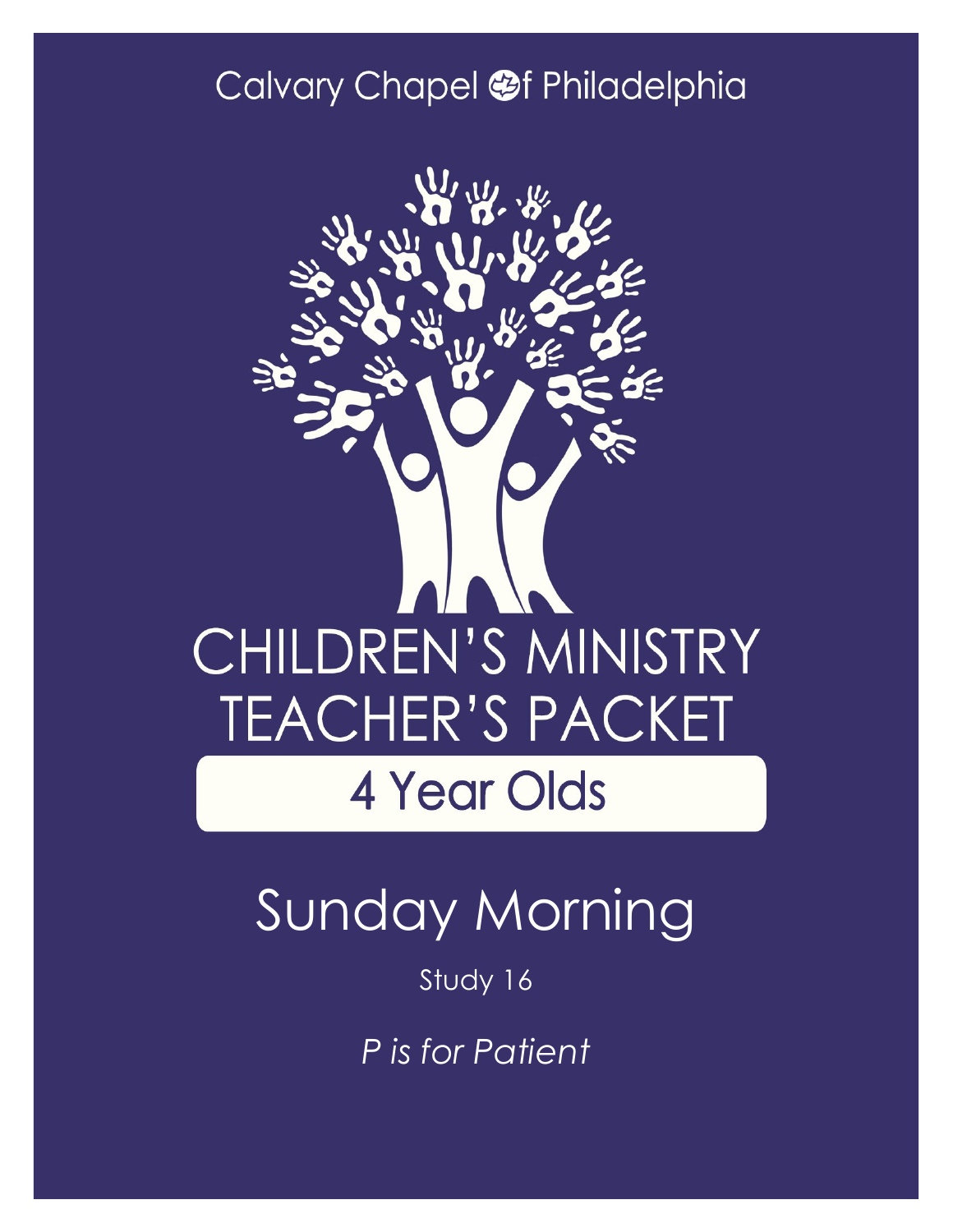### P is for Patient

The Objective is the key concept for this week's lesson. It should be the main focus of the study.

These are the key verses that you will find helpful in teaching your study this week. The "Main passage" is the basis of the study, where the other verses support the objective of the lesson.

There is a memory verse for the students that relates to every study. If a student can memorize the verse for the following week you may give them a prize from the "reward box" found on your cart.

An introductory activity or question that will settle the class, draw their attention to the study and prepare their hearts for God's Word.

**Objective This lesson will teach the students about the patience of God by examining His continued provision for Israel in the wilderness despite their complaining.**

#### **Key Verses**

Exodus 17:1-7—Main Teaching Passage Exodus 15:22-16:36 (Context) 1 John 1:9 Galatians 5:22

#### **Memory Verse** Psalm 145:18 (April Memory Verse)

The Lord is near to all who call upon Him, To all who call upon Him in truth.

#### **Hook**

Ask the class to give you instructions on how to do a simple task (e.g. putting your shoes on). As they give you instructions, mess them up or make mistakes (e.g. put the shoe on upside-down, take the things they say too literally, etc.) Note whether they give up or keep trying.

Ask the kids how many of them got frustrated during this game. Did any of them want to give up on you? Then ask if that is what God is like when we make mistakes or sin. Does He give up on us? Stop loving us?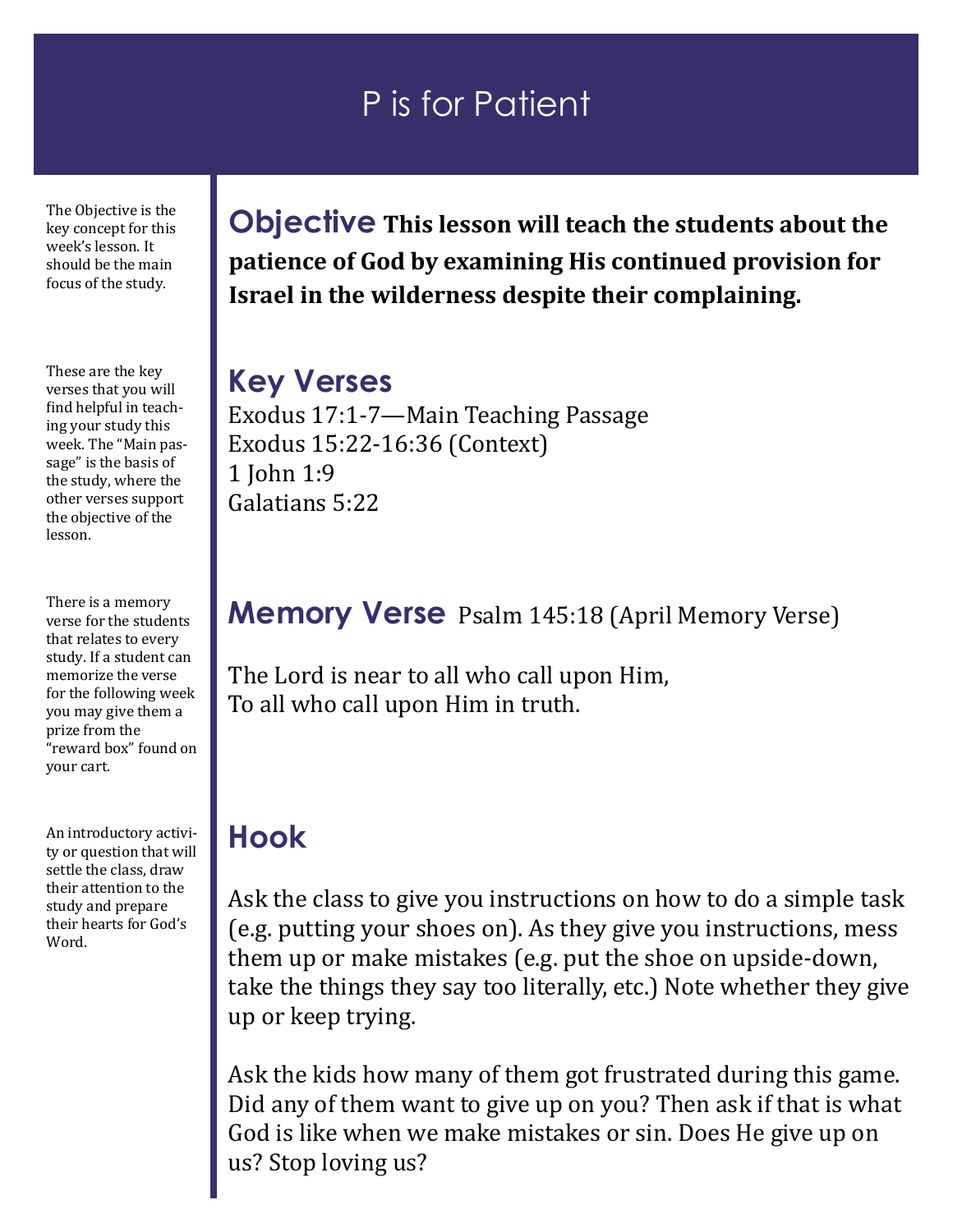What does the Bible say? This is where we will read a passage or series of passages that teach on the subject of the day.

The interpretation/ exegesis of the passage. What does this passage mean? How does this passage apply to my life?

## BOOK

Our story today comes just after the Lord delivered Israel from the Egyptians and brought them through the Red Sea. In Exodus 15:22-27, after traveling in the wilderness for three days, the Israelites started complaining that the only water they could find was bitter, so God told Moses to throw a log into the water, and it became sweet. Then in Exodus 16, when the people complained that they didn't have any food, the Lord gave them quail (a type of bird) to eat that evening and bread from heaven (called manna) every morning. He gave them specific instructions on how to gather the manna, and many Israelites did not obey these instructions, yet He still gave them food every day.

In Exodus 17:1-7, again there was no water, and again the Israelites complained that there was no water, even accusing Moses if bringing them out of Egypt just so they could die in the wilderness. Moses went to the Lord, exasperated and unsure of what to do with these people, but the Lord was again gracious and patient with them. He told Moses to take his staff and strike a rock the Lord would show him, and the rock would produce water. Moses listened to these instructions from the Lord, and the Lord caused water to flow from the rock for the people to drink. Despite all their complaining and disobedience, the Lord was patient with His people and provided for them again and again.

### $\mathsf{L}(\mathsf{C})$

After all God had done for the Israelites, you would think that they would have been grateful for the rest of their lives. He had brought them through the Red Sea and delivered them from suffering and slavery in Egypt. It should come as a bit of a surprise then that only three days later, they began to complain to the Lord. After all, if God was able to split the Red Sea and allow them to pass on dry land, surely He could provide them food to eat and water to drink. But God was gracious, and He made the water sweet for them to drink.

Then you would think that after the Lord provided water for them, they would trust Him to provide the rest of their needs, but again they complained about food. Again, God was patient with His people, and for the next 40 years He gave them food every day except the Sabbath, and provided food for the Sabbath the day before. Then they complained a third time, and at this point Moses' patience had run out. He asked the Lord what to do about these complainers. But God's patience had not run out. He provided water from a rock, miraculously taking care of His people's needs.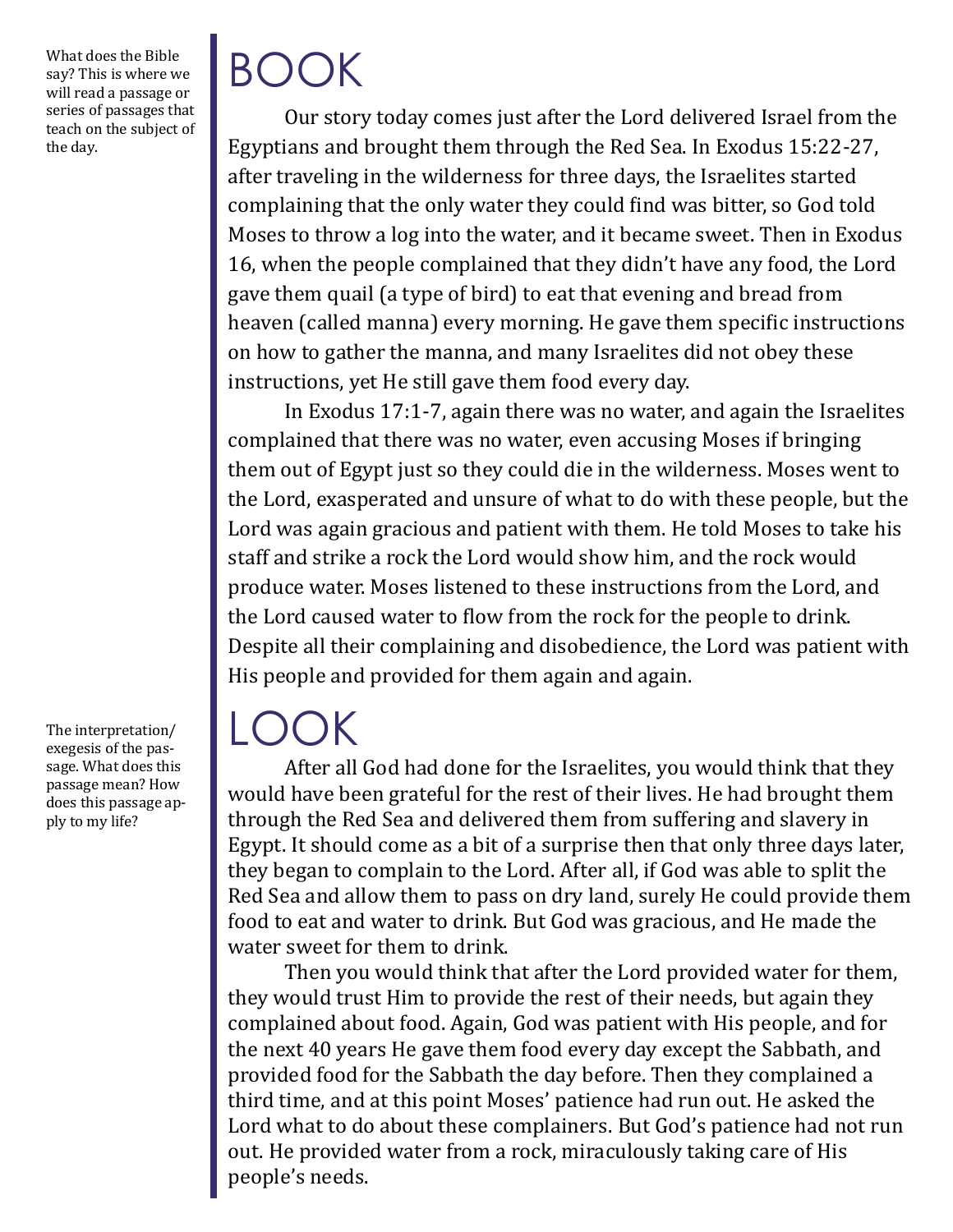## LOOK (Continued)

Our God is an incredibly patient God. That means that when we sin or make mistakes, He continues to show us love and grace. He doesn't just give up on us the first time we mess up. He was patient with the Israelites in our story, as God provided for the Israelites after the first, second, and even third time they complained. He is also patient with us today. When we sin, we don't have to worry that He will stop loving us. He is a loving, patient God, and 1 John 1:9 says that if we confess our sin, He is faithful and just to forgive our sin and cleanse us from all unrighteousness.

Being patient can be really hard. When someone does something wrong or is unkind to us, it is difficult to continue to show that person love and forgiveness. But the Bible says that patience is a fruit of the Spirit (Galatians 5:22). Because God is patient with us, we need to do our best to be patient with others. It won't be easy, but the Lord can give us the strength to be patient.

What is my response to this passage of Scripture? How should my life change according to what this passage teaches me? What are the practical things I can do throughout the week to make this true in my life?

# TOOK

Review the lesson by asking how many times the Israelites complained. Did God show them patience and grace after the first time? The second time? The third time?

**Pray:** Thank the Lord for being patient with us even when we sin. Ask Him to help us to be patient with others.

**Parent Question:** If I sin, will God ever give up on me or stop loving me?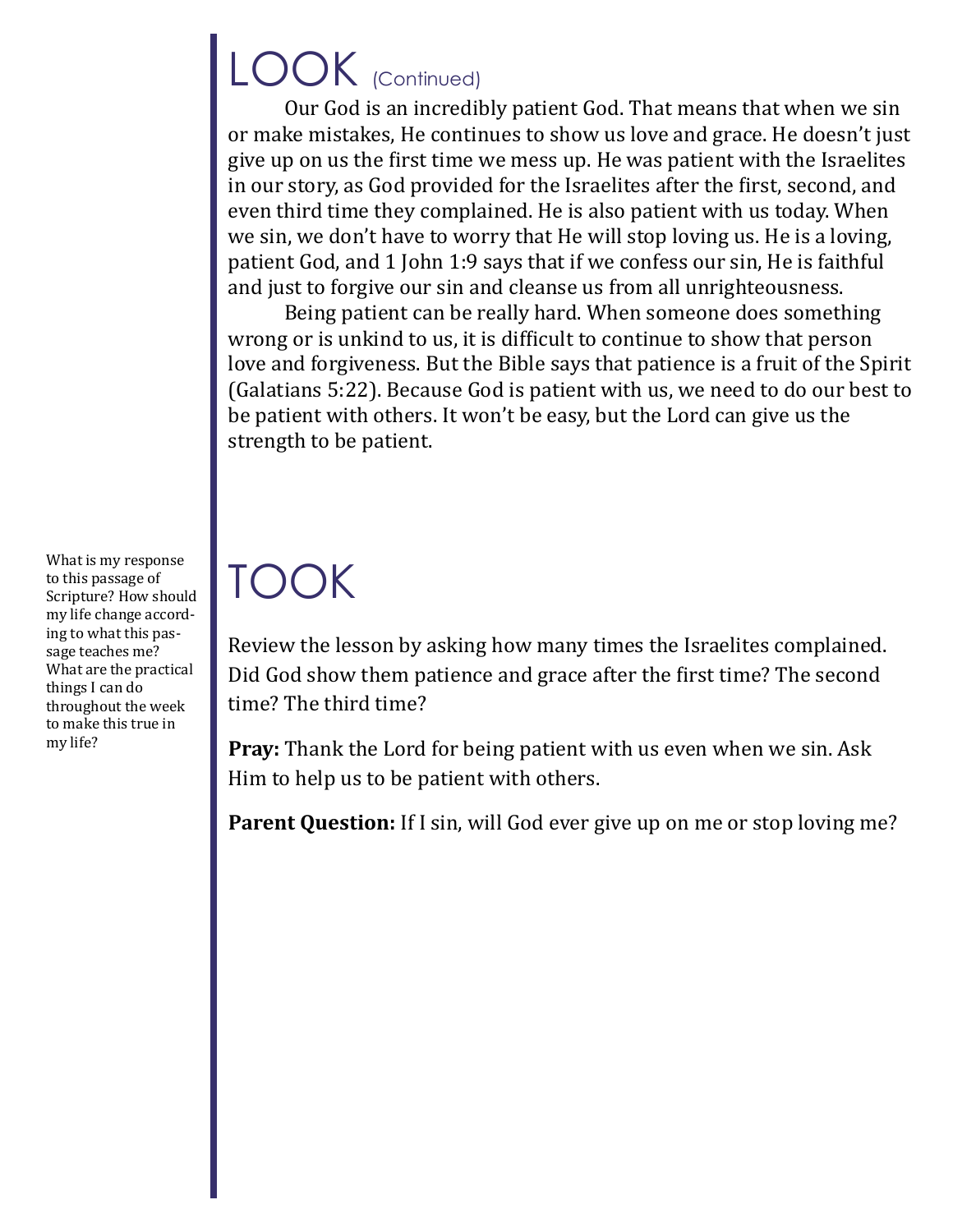### FURTHER STUDY

#### **Commentary on Exodus 17:1-7 by David Guzik**

*[EXODUS 17](https://www.blueletterbible.org/kjv/exodus/17/1-16/s_67001) – GOD'S PROVISION AND PROTECTION OF ISRAEL* A. Water from the rock.

1.  $(Exo 17:1-4)$  $(Exo 17:1-4)$  The congregation of Israel contends with Moses.

**Then all the congregation of the children of Israel set out on their journey from the Wilderness of Sin, according to the commandment of the Lord, and camped in Rephidim; but** *there was* **no water for the people to drink. Therefore the people contended with Moses, and said, "Give us water, that we may drink." And Moses said to them, "Why do you contend with me? Why do you tempt the Lord?" And the people thirsted there for water, and the people complained against Moses, and said, "Why** *is* **it you have brought us up out of Egypt, to kill us and our children and our livestock with thirst?" So Moses cried out to the Lord, saying, "What shall I do with this people? They are almost ready to stone me!"**

a. **According to the commandment of the Lord…but there was no water for the people to drink**: Israel did exactly what God commanded, following the pillar of cloud and fire; yet there was no water to drink. They were in the will of God but in a difficult time. It is possible to be completely in the will of God yet also in a season of great problems.

i. "Thirst is the more eager appetite, so they are more eager and earnest for water than they were for bread." (Trapp)

ii. Cole on **to kill….our livestock with thirst**: "Who but a cattleman would have worried about his stock dying of thirst, if he were already dying of thirst himself? Here speaks the true Israelite farmer."

iii. **Set out on their journey**: "In [Numbers 33:12](https://www.blueletterbible.org/kjv/numbers/33/12-14/s_150012)-14 it is said, that when the Israelites came from *Sin* they encamped in *Dophkah*, and next in *Alush*, after which they came to *Rephidim*. Here, therefore, *two stations* are omitted, probably because nothing of moment took place at either." (Clarke)

b. **Therefore the people contended with Moses**: The people of Israel had a real problem – there was **no water for the people to drink**. This was not an imaginary problem and the people were right to be concerned. Yet when the people then **contended with Moses**, they did not respond with spiritual thinking or actions.

c. **Why do you tempt the Lord?** The people focused their complaint against Moses, but Moses understood that their problem was with the Lord.

i. When we have a problem it is much easier to blame someone than to think through the problem carefully and spiritually. In this situation Israel could have thought, "We are in a desert; it's not surprising there isn't much water here. We need to look to God to meet this need." Instead they blamed Moses and did nothing to *help* the problem.

d. **So Moses cried out to the Lord**: The lack of water wasn't Moses' fault. Yet as the leader of Israel, he had to lead them to the answer – and crying out to the Lord was the right way to lead them to the solution.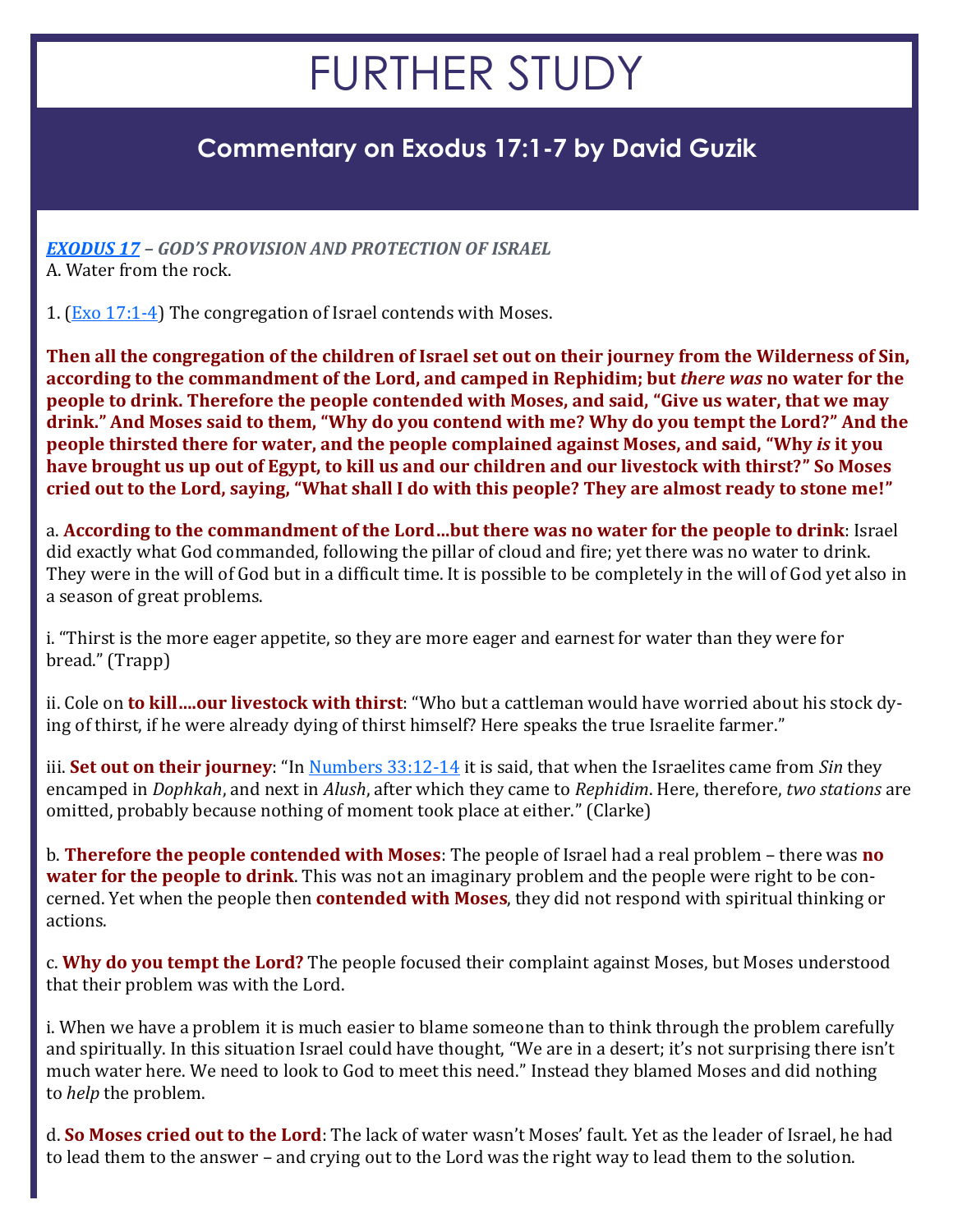i. Moses knew the people were unfair to him (**What shall I do with this people? They are almost ready to stone me!**). But he still had to lead while under the pressure of unfair attack, and he did the right thing in turning to God in prayer.

ii. "One of Moses' most characteristic and praiseworthy traits was that he took his difficulties to the Lord." (Kaiser)

2.  $(Exo 17:5-6)$  $(Exo 17:5-6)$  $(Exo 17:5-6)$  God tells Moses how water will be provided.

**And the Lord said to Moses, "Go on before the people, and take with you some of the elders of Israel. Also take in your hand your rod with which you struck the river, and go. Behold, I will stand before you there on the rock in Horeb; and you shall strike the rock, and water will come out of it, that the people may drink." And Moses did so in the sight of the elders of Israel.**

a. **Take in your hand your rod with which you struck the river**: God directed Moses to get out **before the people**, to bring other leaders with him (**take with you some of the elders of Israel**), and to use what God had used before. This gave confidence to Moses, because he saw God use that same **rod** to do great miracles before.

i. Moses couldn't pick up that rod without remembering the power of God. The confidence he received by picking up the rod was confidence in God, not in himself.

b. **Behold, I will stand before you there**: One of the great themes of this journey from Egypt to Canaan was that *God was with them*. He was with them each step of the way, and here again He would show His presence to Moses and to Israel.

i. "If God had not stood upon the rock, in vain had Moses struck it. Means must be used, but God only depended upon for success." (Trapp)

c. **You shall strike the rock, and water will come out of it**: Moses was commanded, in the presence of the Lord, to strike the rock with his rod, and water would gush forth to satisfy the thirst of God's people.

i. *This was a remarkable miracle*. Moses (and everyone else) knew that water does not normally come from rocks in such a way.

ii. *This was a generous miracle*. "Here again the divine patience appears, for Jehovah uttered no word of reproach, but in spite of their impatient unbelief provided water out of the rock for them." (Morgan)

iii. *This was a meaningful miracle*. In striking the rock, Moses acted out a drama that perhaps he didn't understand. In [1 Corinthians 10:4,](https://www.blueletterbible.org/kjv/1corinthians/10/4/s_1072004) Paul wrote of Israel in the Exodus: *they drank of that spiritual Rock that followed them, and that Rock was Christ*. We don't know if this **rock** followed Israel just as Paul described, but we do know that when Jesus was struck, living water flowed out for all to receive. "Herein a type of Christ, 'stricken, smitten of God, and afflicted' ([Isaiah 53:4;](https://www.blueletterbible.org/kjv/isaiah/53/4/s_732004) [1 Corinthians 10:4](https://www.blueletterbible.org/kjv/1corinthians/10/4/s_1072004))." (Trapp)

iv. Jesus was struck with the rod of Moses – the curse of the law – and from Him flowed water to satisfy our spiritual thirst. As the old hymn says:

*Let the water and the blood From Thy riven side which flowed, Be of sin the double cure, Save me from its wrath and power*.

3.  $(Exo 17:7)$  Moses names the place as a rebuke to the children of Israel.